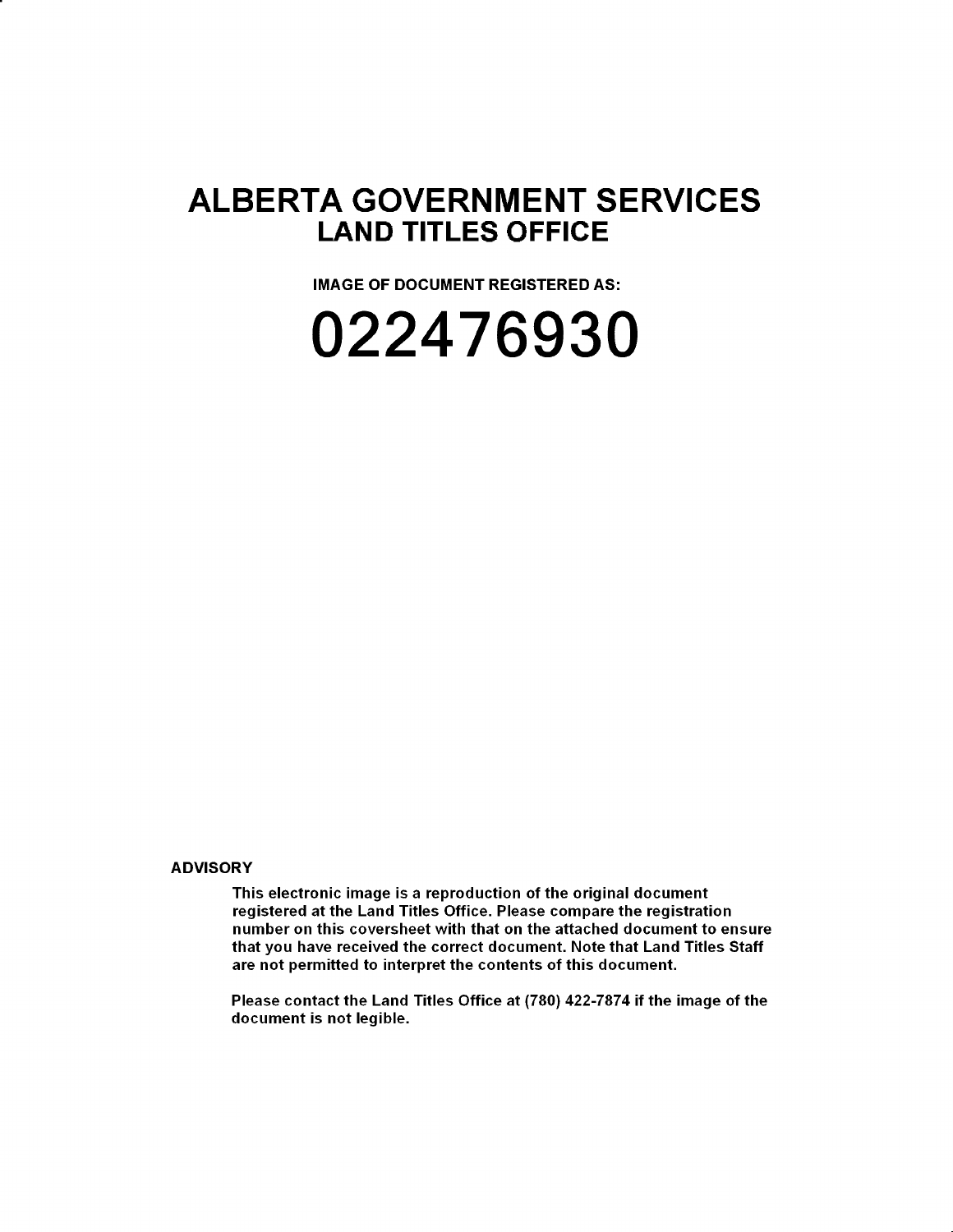#### **RESTRICTIVE COVENANT**

To: **THE REGISTRAR OF THE ALBERTA LAND REGISTRATION DISTRICT LAND TITLES OFFICE EDMONTON. ALBERTA** 

#### **WHEREAS:**

**A. GPDC is the registered owner of the Dominant Lands and the Servient Lands described in Schedule "A" hereto situate in the City of Edmonton;** 

**B. GPDC intends to impose a scheme of mutually enforceable restrictions with respect to the use and improvements of the Lands and buildings thereon in order to preserve the integrity of the**  Development, which restrictions are not meant to detract or derogate from the Land Use Bylaw of the **City of Edmonton currently in force, but are in addition to and supplementary to the restrictions, COVCOIMIS and conditions contained in the said Land Use Bylaw.** 

**NOW 11 a' it ORE. GPDC** does hereby **declare. establish. impose and annex to the Servient**  Lands and each and every portion thereof for the benefit of the Dominant Lands, the following **stipulations, restrictions and provisions to rim with the Lands and be binding upon the registered owners from time to time of the Lots:** 

- **1.. In this Restrictive Covenant, including the preamble, the following words and expressions shall have the meaning herein set forth:** 
	- **a) "Development" means the residential subdivision plan within which the Lots are located;**
	- **b)**  $\sim$   $\sim$  **Dominant Lands** means the lands described as such in Schedule  $\sim$  A" hereto;
	- **c)**  $\rightarrow$  **Dwelling** means any residential dwelling constructed on any of the Lots;
	- **d) "GHA" means The Grange Homeowners Association, its successors and assigns and any**  replacement or substitute homeowners association which from time to time may be **designated by GPDC as the homeowners association established for the benefit of the Servient Lands;**
	- **e) "GPDC" means The Grange Property Development Corporation and its successors and assigns:**
	- **f) "Lands" means the Dominant Lands and Servient Lands described in Schedule "A" hereto;**
	- g) "Lots" means the lots described in Schedule "A" hereto:
	- **13) -Restrictions" means the provisior.s. restrictions and stipulations contained in Paragraph 2 of this Restrictive Covenant;**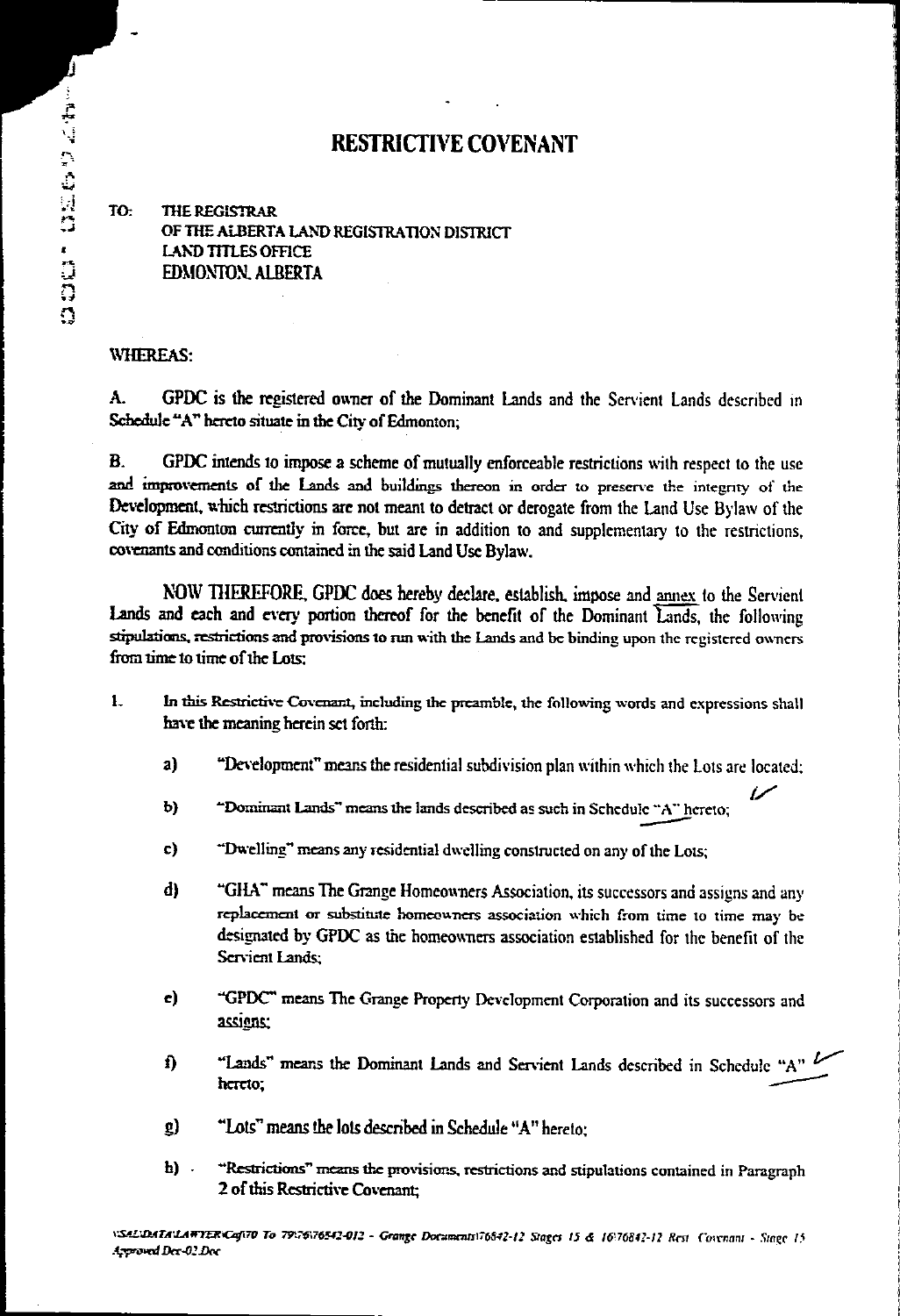$2.$ 

i) - **Restrictive Covenant**" means this agreement as the same may be amended from time to time and the expressions "herein", "hereof', "hereto" "above", "below", and similar expressions if used in any article, section or paragraph of this agreement refer to this agreement including the schedules hereto and do not refer solely to a particular article, section or paragraph unless specifically stated herein;

 $j$ )  $\sim$  "Servient Lands" means the lands described as such in Schedule "A" hereto,

For each of the Lots comprising the Servient Lands described in Schedule "A" hereto, for the benefit of the Dominant Lands, the following restrictions, stipulations and provisions are to run with the Lands, namely:

- a) Without the prior consent of GPDC, none of the project fencing provided by GPDC for the Development shall be removed or changed from the original design or colour and the owner from time to time of any of the Lots shall preserve the original design and colour of and maintain in good condition that portion of the project *fence* located on such kit. In the event of removal or *replacement,* such *fence* shall be rebuilt at the expense of the owners of such lot to its original design and colour unless otherwise agreed in writing by GPDC.
- b) No fence, other than project fencing provided by GPDC, shalt be built upon the Servient Lands unless the said fence is built according to the design, standards, specifications, and colour of the fence described on the plan attached hereto as Schedule **"B"** or is built according to a design, standard, specification and colour otherwise agreed to in writing by GPDC.
- c) Unless otherwise agreed in writing by GPDC, no structure constructed by GPDC on the Lands for purposes of enhancing the appearance of the Development shall be added to. removed or changed except to maintain or repair the said structure in keeping with the original design.
- d) Without the prior written consent of GPDC, no changes shall be made to the completed exterior of any Dwelling for a period of two years from the date that such Dwelling is occupied for the first time as a residence.
- e) Roofs of the dwellings shall be finished with materials approved in writing by GPDC.
- 3. Notwithstanding anything herein contained to the contrary, the Restrictions may he amended from time to time by GPDC or GliA provided that such amendments are made in writing. **GPDC** or GHA shall make a copy of such amendments available to any registered owner of the Lots upon request at the registered office of GPDC or GHA, as the case may be, from time to time.
- **4. if** any of the Restrictions herein or the application thereof to any party or any circumstances shall *be* held by any Court of competent jurisdiction to be invalid or unenforceable to any extent, then such Restriction shall be severed from the remainder of this Restrictive Covenant, and the remainder of this Restrictive Covenant or application of such Restriction to a party or circumstance other than those to which it is held invalid or unenforceable shall not be affected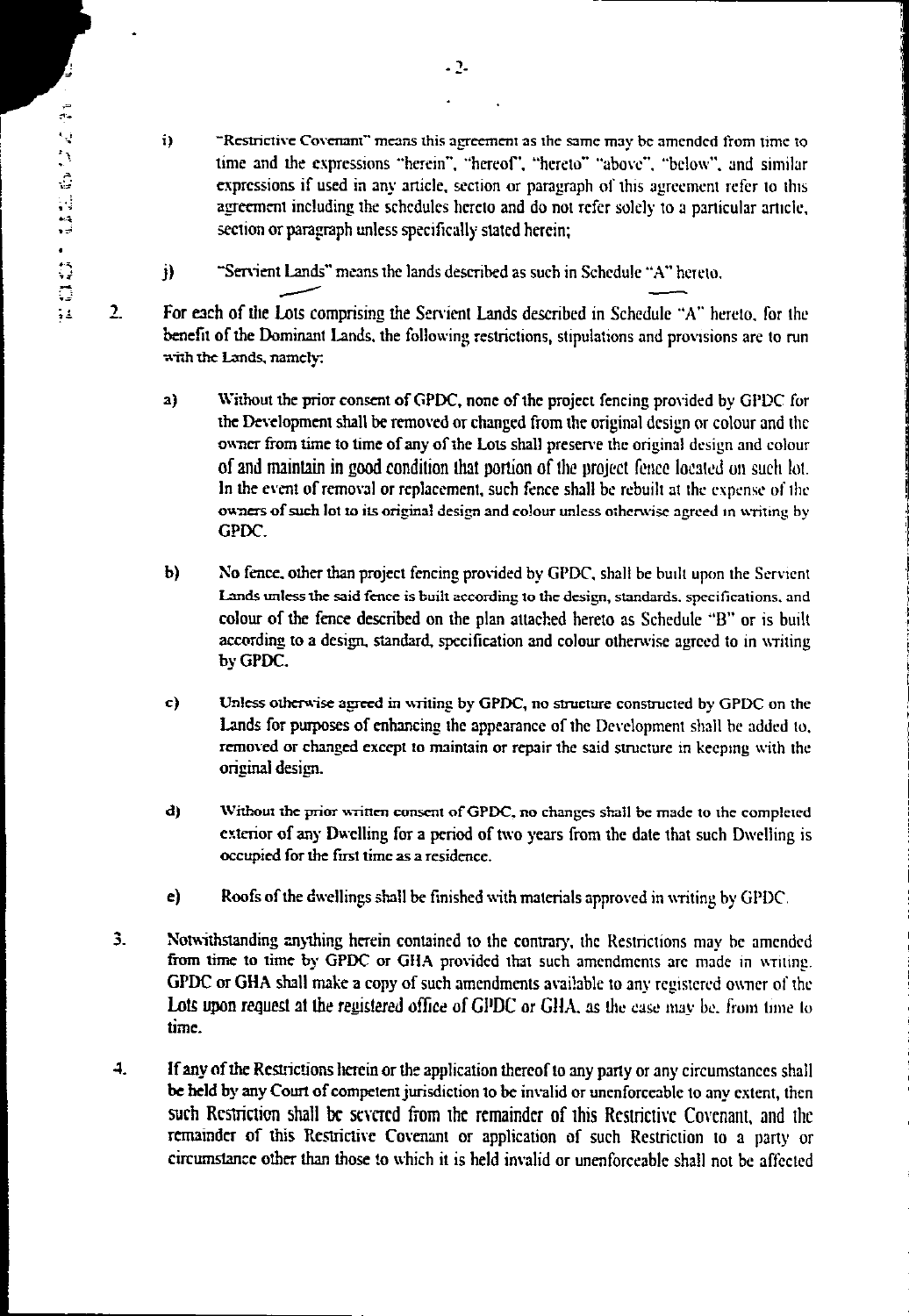thereby and each of the remaining Restrictions of this Restrictive Covenant shall be valid and **enforceable to the fullest extent permitted by the law.** 

- :<br>2 contained to the fullest extent permitted by the law.<br>2 contained as permitted by the law.<br>2 contained herein shall be construed as permitting or authorizing anything which is prohibited.<br>2 contained herein shall be co  $5.$ This Restrictive Covenant is in addition to the requirements of the municipal or other government authorities having jurisdiction in respect of the use of the Lands. and nothing **controlled or regulated by any statute, bylaw. regulation or like enactment having the force of law and having application to the Lands.** 
	- G. Nothing herein shall require or oblige GPDC or GlIA to enforce this Restrictive Covenant or render GPDC or GHA liable for **the failure of any of the registered owners from time to time of the Lots to adhere to or comply with the Restrictions contained in this Restrictive Covenant, it bring the intention to attach to each of the Lots, and the registered owners from time to time thereof, the obligation for compliance with this Restrictive Covenant.**
	- 7. The Restrictions contained in this Restrictive Covenant shall be binding upon and enure to the **benefit of the registered owner from time to time of each of the Lots and the restrictions herein shall rim with the Lands and each of the Lots and the restrictions herein shall run with the Lands and each of the Lots comprising the Lands.**
	- **S. GPDC may delegate to GliA the power to grant any approval, give any consent or make any amendment to this Restrictive Covenant which GPDC has the right or power to grant or make hereunder.**

**IN WITNESS WHEREOF GPDC has executed this Restrictive Covenant, this 5th day of December, 2002.** 

**THE GRANGE PROPERTY DEVELOPMENT CORPORATION**   $\mathbb{N}^{\prime}$ **PER:**   $c/s$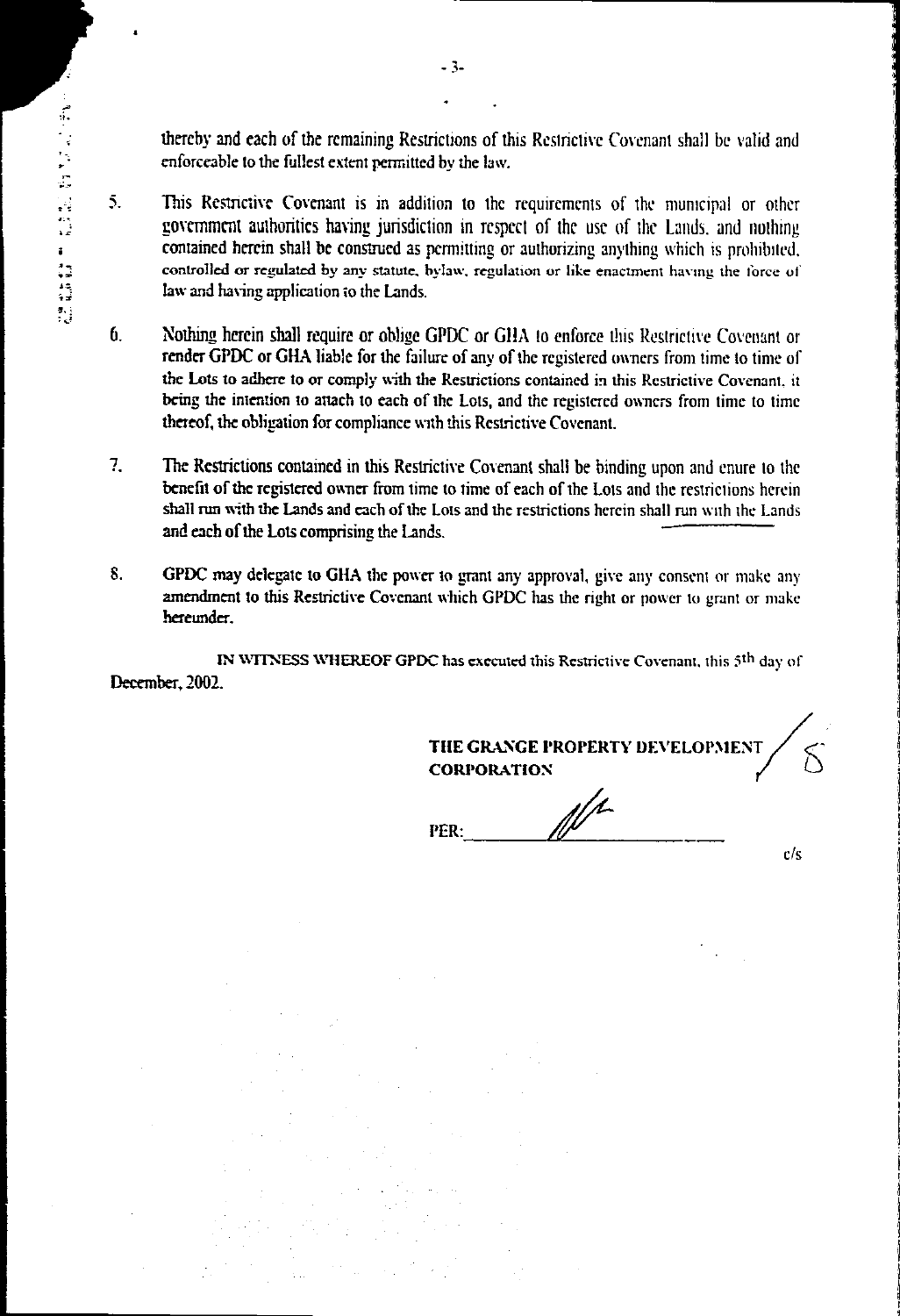#### **SCHEDULE "A"**

**- 4-** 

**SERVIENT LANDS:** 

**PLAN 022 6178 BLOCK 19 LOTS 29 - 31 (INCLUSIVE) EXCEPTING THEREOUT ALL MINES AND MINERALS** 

**PLAN 022 6743 BLOCK 19 LOTS 32 44 (INCLUSIVE) EXCEPTING THEREOUT ALL MINES AND MINERALS** 

**PLAN 022 6178 BLOCK 19 LOTS 45 - 49 (LVCLUSIVE) EXCEPTING THEREOUT ALL MINES AND MINERALS** 

**PLAN 022 6178 BLOCK 18 LOTS 54 - 84 (INCLUSIVE) EXCEPTING THEREOUT ALL MINES AND MINERALS** 

#### **DOMINANT LANDS:**

**FLAN 022 6743 BLOCK 19 LOTS 32 - 41 (INCLUSIVE) EXCEPTING 111EREOUT ALL MINES AND MINERALS** 

**PLAN 022 6178 BLOCK 19 LOTS 45 - 49 (INCLUSIVE) EXCEPTING THEREOUT ALL MINES AND MINERALS** 

**PLAN 022 6178 BLOCK 18 LOTS 54 - 84 (INCLUSIVE) EXCEPTING THEREOUT ALL MINES AND MINERALS**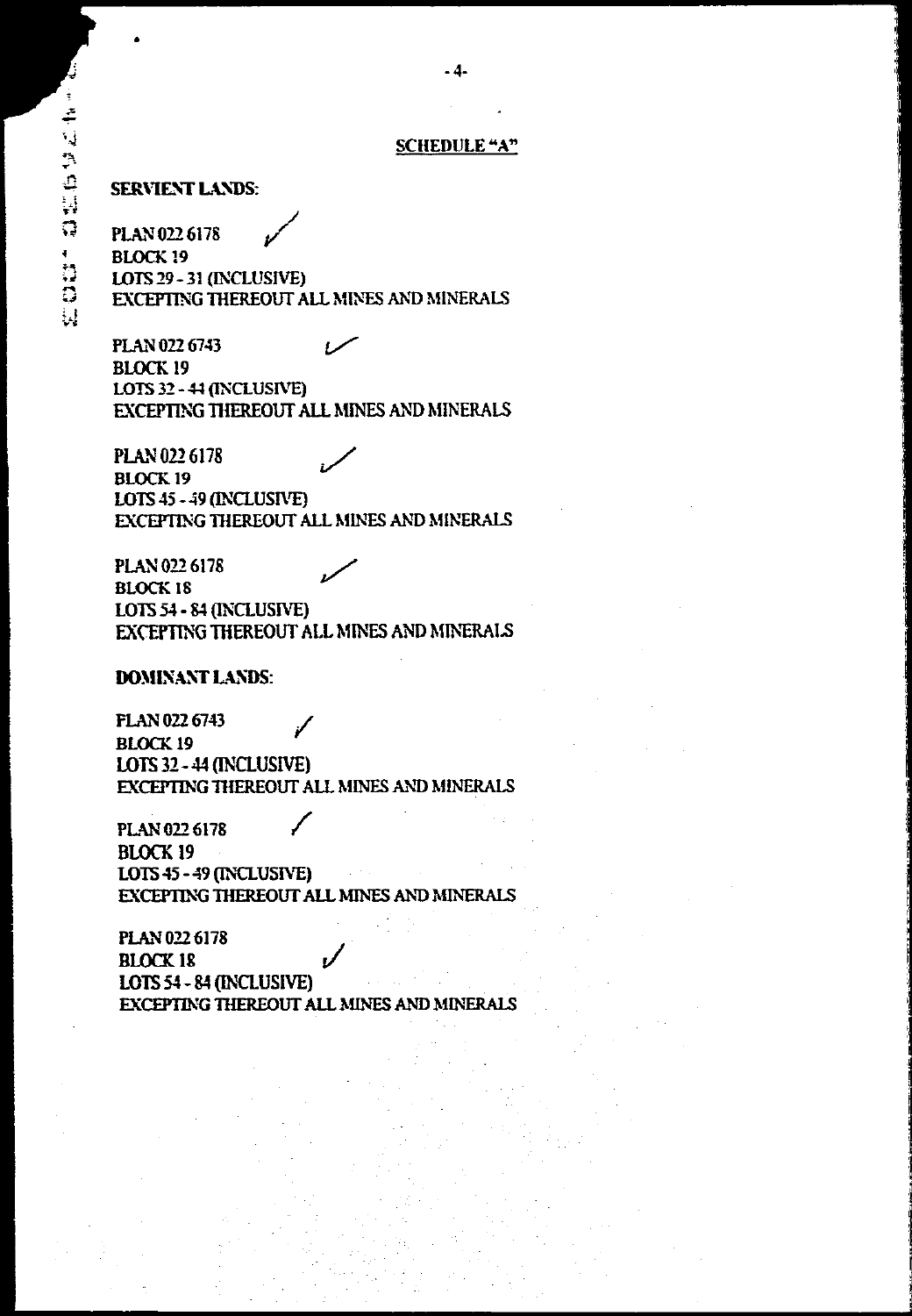

|           | TITLE.<br>THE GRANGE - DESIGN GUIDELINES<br>RESIDENTIAL WOOD SCREEN FENCE DETAIL |             |      |  |
|-----------|----------------------------------------------------------------------------------|-------------|------|--|
| DRAWN BY: | DATE: NOV. 25/02                                                                 | Iscale: nts | DWC. |  |

E\JOB\6050\6050FENCE.DWG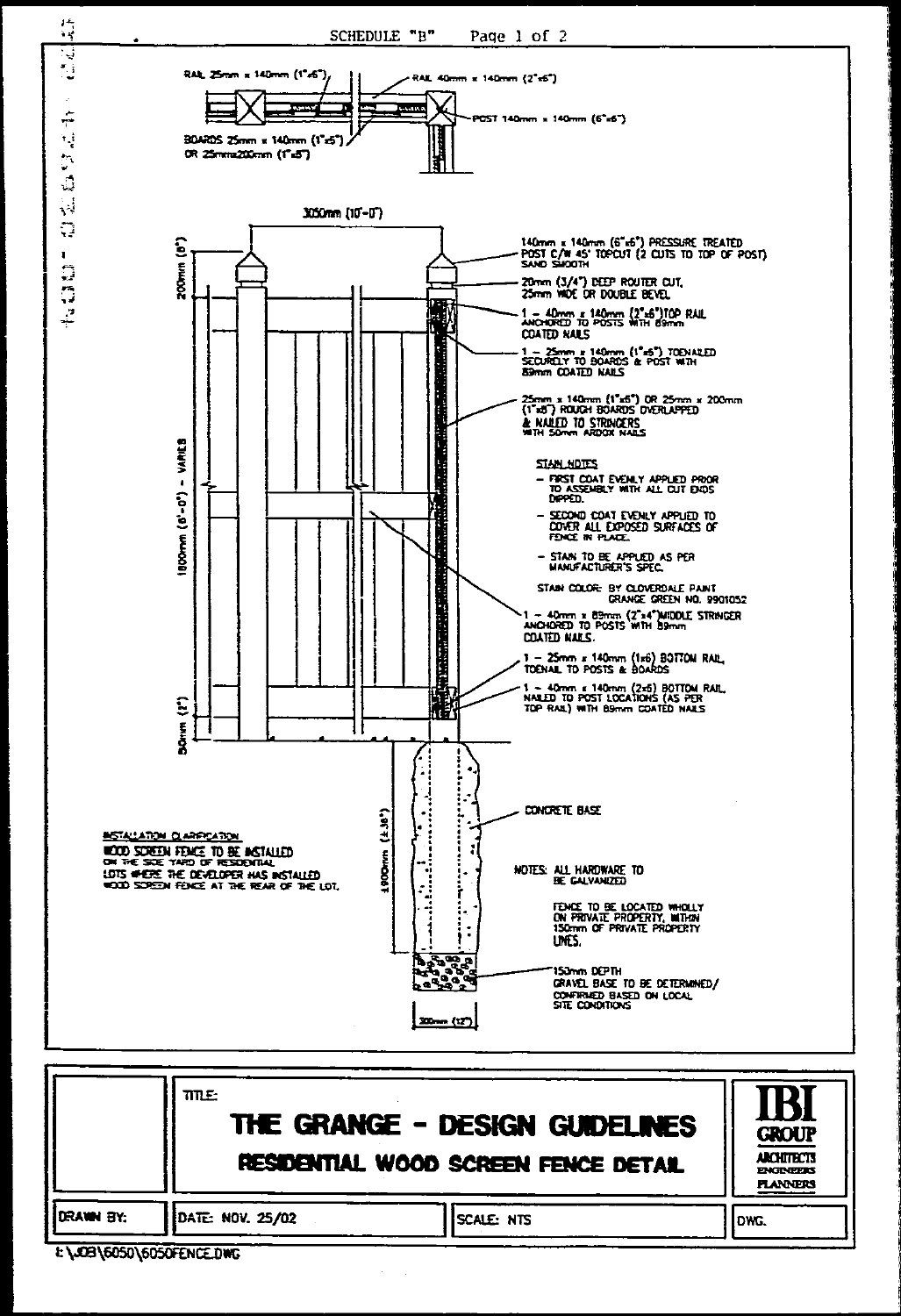

| DRAWN BY: M.F. DATE: NOV. 25/02 |  |  |
|---------------------------------|--|--|

**SCALE: NTS** 

DWG.

E \JOB\6050\6050FENCE.DWG

11